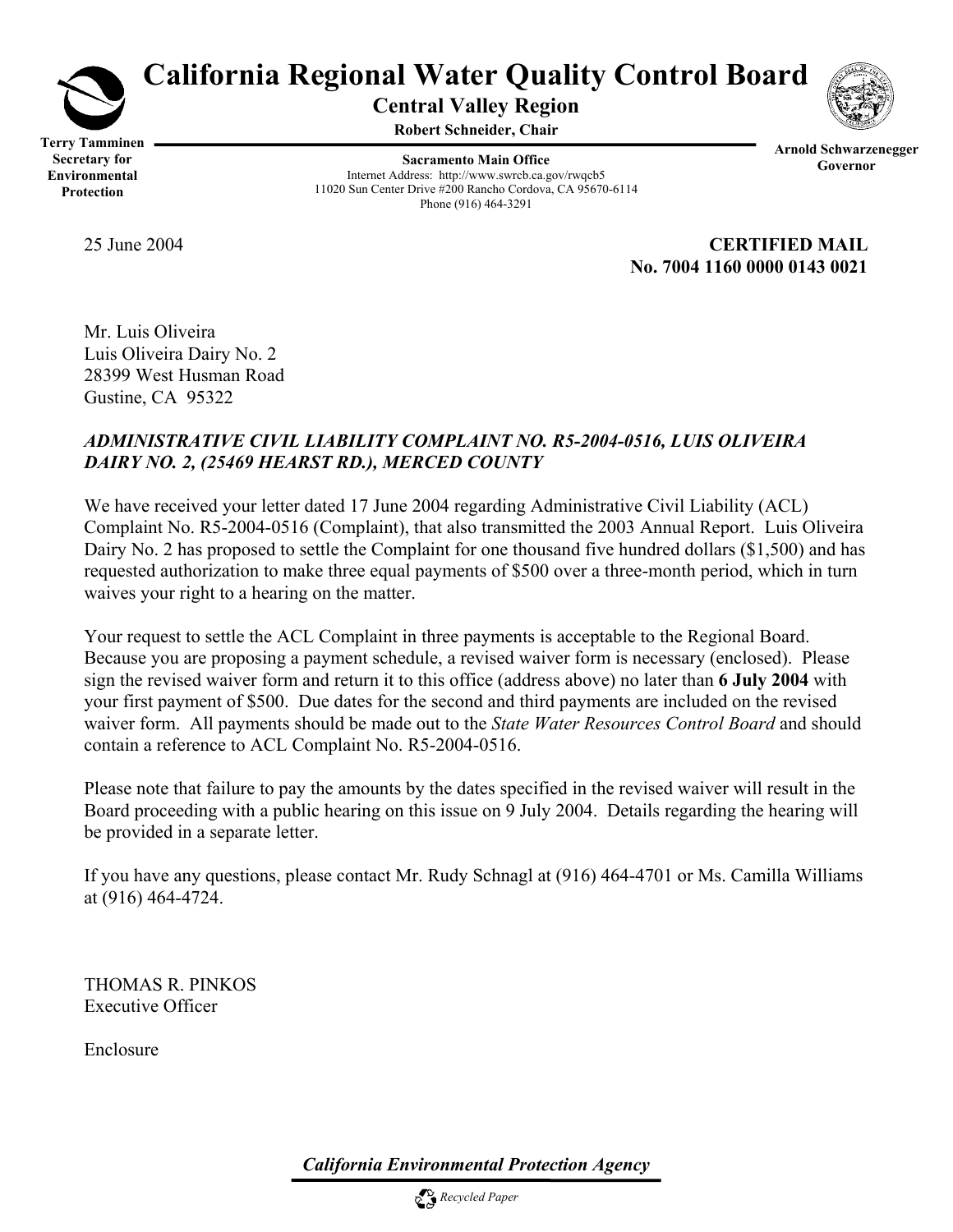cc: (with enclosure)

Board Members

 Mr. Erik Spiess, State Water Resources Control Board, OCC, Sacramento Mr. John Norton, State Water Resources Control Board, OSI, Sacramento Mr. Jeff Palsgaard, Merced County Department of Public Health, Merced Mr. Joe Ramos, Western United Dairymen, Modesto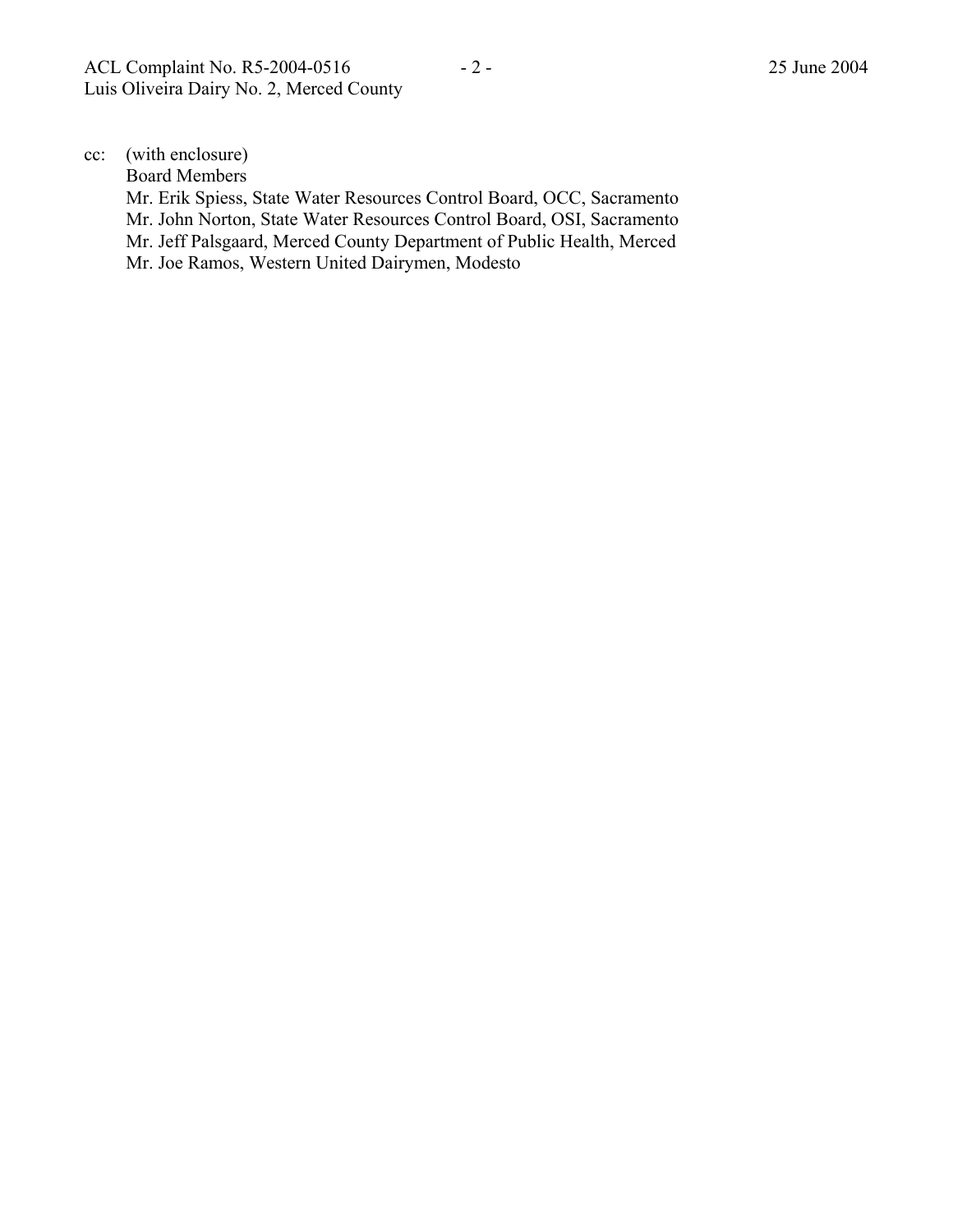#### **WAIVER**

By signing this waiver, the Discharger (Luis Oliveira Dairy No. 2) agrees to waive its right to a hearing before the California Regional Water Quality Control Board, Central Valley Region, and to remit payment for civil liability imposed in the amount of one thousand, five hundred dollars (\$1,500). The first payment of \$500 is due **6 July 2004**, to be followed by two equal payments of \$500 at one month and two months from the initial payment (i.e., **6 August 2004** and **6 September 2004**, respectively). The Discharger understands that it is giving up its rights to argue against the allegations made by the Executive Officer in Administrative Civil Liability Complaint No. R5-2004-0516 and against imposition of, and the amount of civil liability imposed.

(Signature)

(Printed Name)

(Title)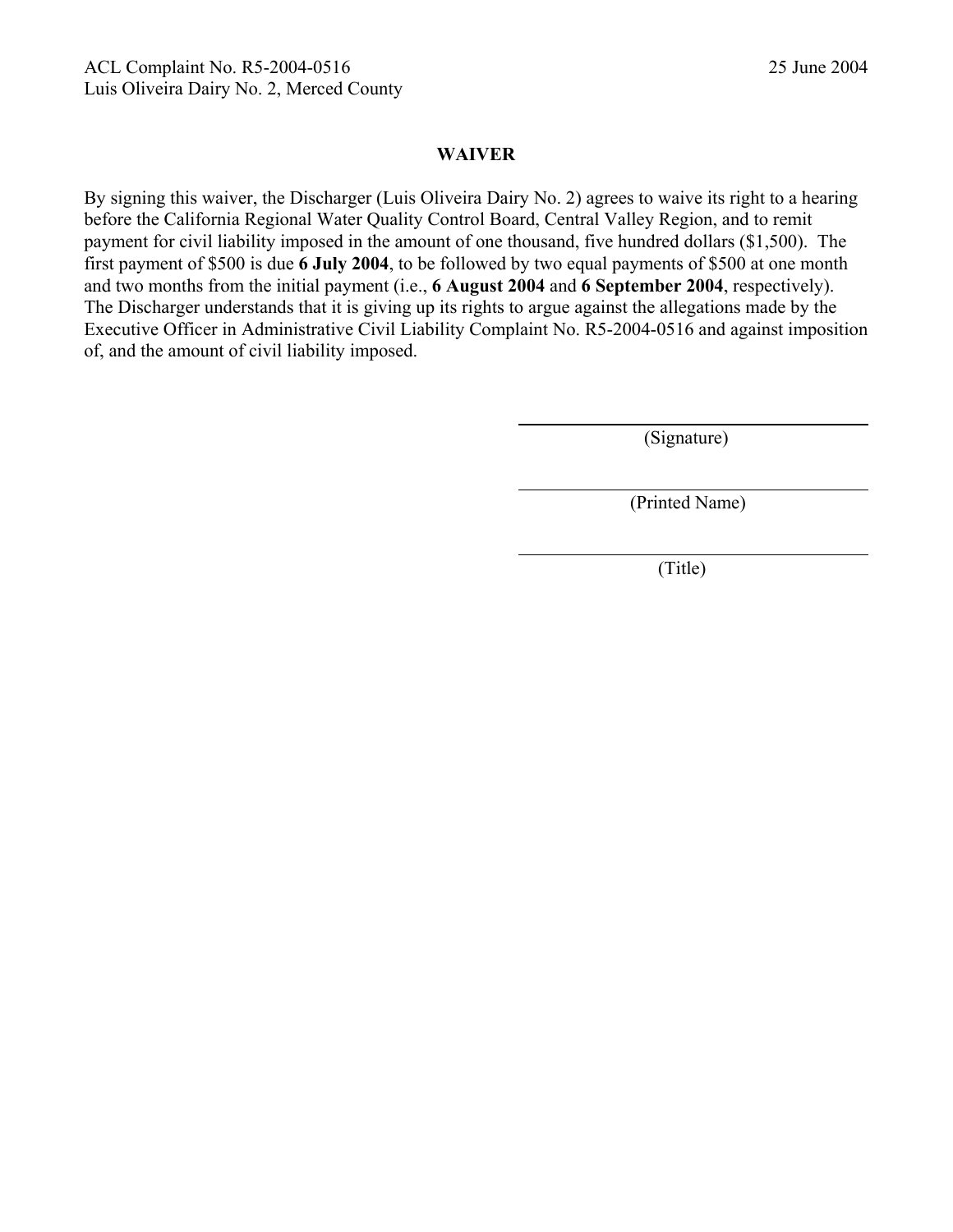#### CALIFORNIA REGIONAL WATER QUALITY CONTROL BOARD CENTRAL VALLEY REGION

### ACL COMPLAINT NO. R5-2004-0516 ADMINISTRATIVE CIVIL LIABILITY COMPLAINT IN THE MATTER OF

## LUIS OLIVEIRA DAIRY NO. 2, AND LUIS OLIVEIRA MERCED COUNTY

This Administrative Civil Liability Complaint (hereafter Complaint) is issued to Luis Oliveira Dairy No. 2, and Luis Oliveira (hereafter known jointly as "Discharger") based on a finding of failure to submit reports pursuant to California Water Code (CWC) Section 13267, and based on Provisions CWC Section 13267(b)(1) and Sections 13268(a) and (b), which authorize the Executive Officer to issue this Complaint.

The Executive Officer of the Regional Water Quality Control Board, Central Valley Region (Regional Board) finds, with respect to the Discharger's acts, or failure to act, the following:

- 1. Luis Oliveira owns and operates the Luis Oliveira Dairy No. 2 at 25469 Hearst Road in Gustine, Merced County. The dairy is southeastern quarter of Section 14, T9S, R9E, MDB&M<sup>1</sup>.
- 2. Wastewater from the dairy is collected in a storage pond, where it is periodically discharged to cropland for reuse due to the nutrient value contained in the wastewater.
- 3. On 25 June 1993, the Regional Board adopted Waste Discharge Requirements (WDRs) Order No. 93-102, which regulates discharges from the dairy operations.
- 4. WDRs Order No. 93-102 requires that covered dischargers comply with the associated Monitoring and Reporting Program, which states the following:
	- C. Provisions:
		- 9. "Pursuant to Section 13267 of the California Water Code, the Discharger shall comply with the attached Monitoring and Reporting Program No. 93-102, and any subsequent amendments thereto made by the Executive Officer."
- 5. Monitoring and Reporting Program No. 93-102, requires submittal of an annual report, which states in part:
	- B. "A written annual report shall be submitted to the Regional Board by **15 January** of each year."
- 6. Regional Board staff has conducted enforcement against dairies for non-submittal of the annual report required under individual WDRs for the past four years (i.e., 1999, 2000, 2001, and 2002). The Luis Oliveira Dairy No. 2 submitted the 1999 Annual Report over five weeks past the 15 January 2000 due date, but only after staff issued a Notice of Violation (NOV) for failure to submit their 1998 Annual Report, and reminding the discharger of the pending 1999 due date. In

 $\overline{a}$  $1$  MDB&M = Mount Diablo Baseline and Meridian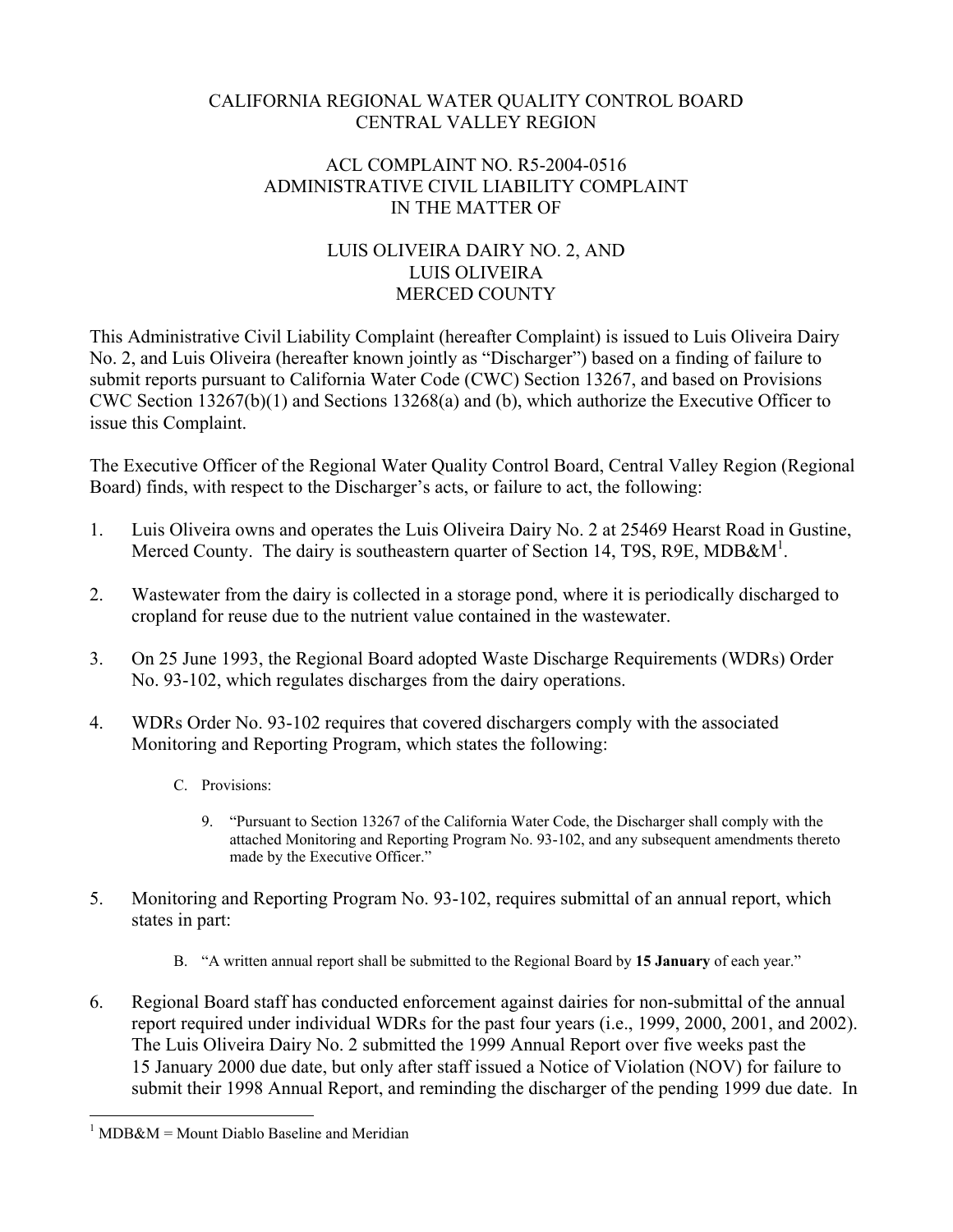2000, staff issued a NOV, but an annual report was not submitted. The Luis Oliveira Dairy No. 2 submitted the 2001 Annual Report two weeks after issuance of an NOV, which was almost six months past the 15 January 2002 due date. The 2002 Annual Report was submitted over one month after issuance of an NOV and over four months past the required due date.

- 7. On December 26, 2003, Regional Board staff issued a letter to the owners and operators of the Luis Oliveira Dairy No. 2 reminding them of the requirement to submit the 2003 Annual Report, which was due by 15 January 2004. The letter also transmitted an annual report form to facilitate compliance with WDRs Order No. 93-102.
- 8. The Discharger did not submit the required annual report for the 2003 reporting period as required by WDRs Order No. 93-102 and as referred to in the staff reminder letter of 26 December 2003.
- 9. Failure to submit the 2003 Annual Report by the Discharger is a violation of the provisions of Section 13267 of the CWC, which reads in part, as follows:
	- (b)(1) "The regional board may require that any person who has discharged, discharges, or is suspected of having discharged or discharging, or who proposes to discharge waste within its region, or any citizen or domiciliary, or political agency or entity of this state who has discharged, discharges, or is suspected of having discharged or discharging, or who proposes to discharge, waste outside of its region that could affect the quality of waters within its region shall furnish, under penalty of perjury, technical or monitoring program reports which the regional board requires . . . ."
- 10. Prior to 1 January 2004, Water Code Section 13268 stated:
	- (a) "Any person failing or refusing to furnish technical or monitoring program reports as required by subdivision (b) of Section 13267,... or falsifying any information provided therein, is guilty of a misdemeanor and may be liable civilly in accordance with subdivision (b)."
	- (b)(1) "Civil liability may be administratively imposed by a regional board in accordance with Article 2.5 (commencing with Section 13323) of Chapter 5 for a violation of subdivision (a) in an amount which shall not exceed one thousand dollars (\$1,000) for each day in which the violation occurs."
- 11. Water Code Section 13327 states:

"In determining the amount of civil liability, the regional board . . . shall take into consideration the nature, circumstance, extent, and gravity of the violation or violations, whether the discharge is susceptible to cleanup or abatement, the degree of toxicity of the discharge, and, with respect to the violator, the ability to pay, the effect on ability to continue in business, any voluntary cleanup efforts undertaken, any prior history of violations, the degree of culpability, economic benefit or savings, if any, resulting from the violation, and other matters as justice may require."

12. The maximum administrative civil liability that can be imposed by the Regional Board under Water Code Section 13268(b)(1) is one thousand dollars (\$1,000) for each day of failure to submit technical reports as required by subdivision (b) of Section 13267. As of 8 April 2004, the Discharger failed to submit the 2003 Annual Report. Therefore, as of this date, the maximum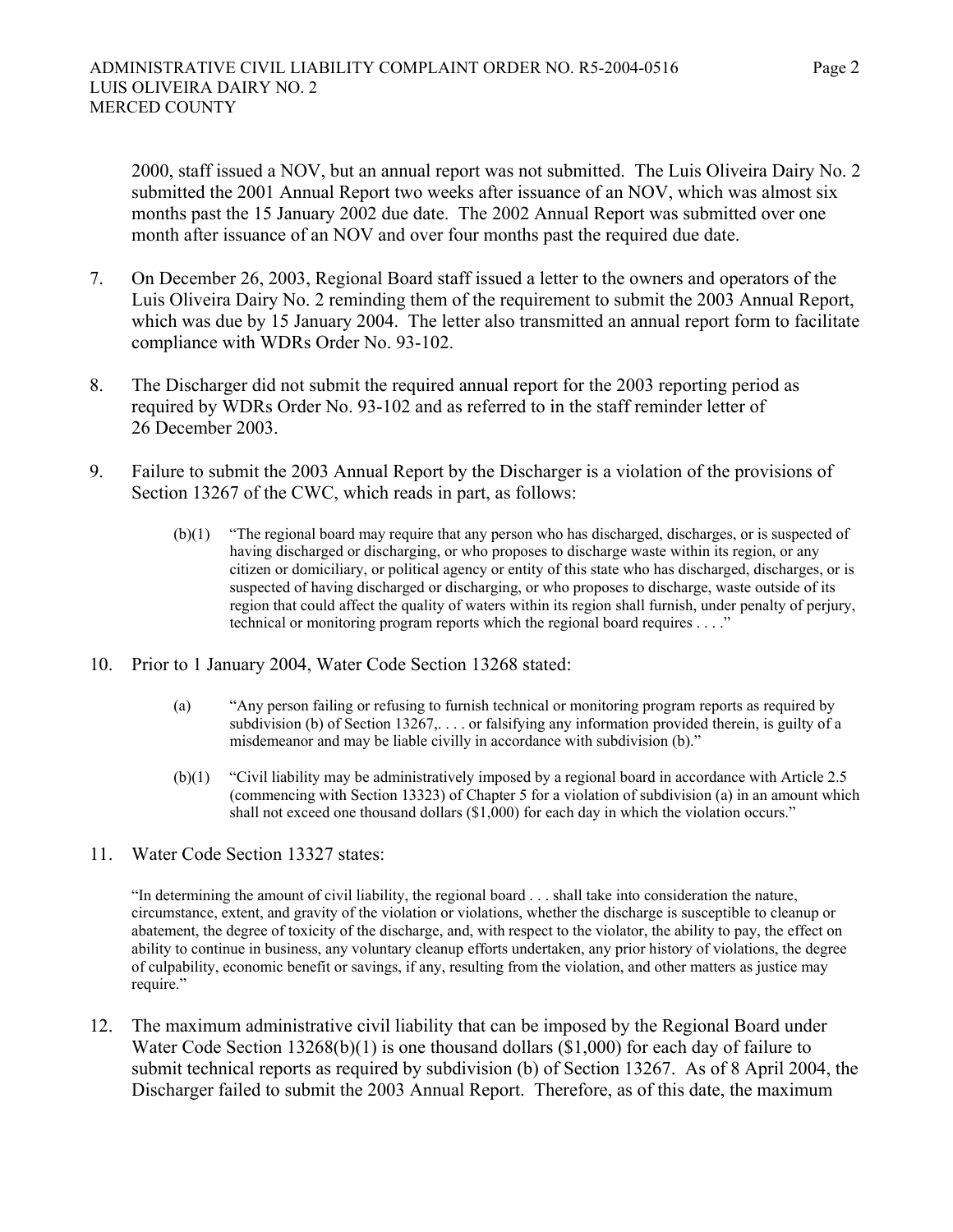liability for non-submittal of this monitoring program report is eighty four thousand dollars (\$84,000). No minimum liability is required to be imposed under Section 13268(b)(1).

13. Issuance of this Complaint for Administrative Civil Liability does not have the potential to result in a physical change in the environment and is therefore, not a "project" subject to the provisions of the California Environmental Quality Act (CEQA) (Public Resources Code Section 21000, et. seq.). It is also exempt from CEQA in accordance with Title 14, California Code of Regulations, Section 15321(a)(2).

LUIS OLIVEIRA DAIRY NO. 2, AND LUIS OLIVEIRA ARE HEREBY GIVEN NOTICE THAT:

- 1. The Executive Officer of the Regional Board proposes that an Administrative Civil Liability be imposed on the Discharger in an amount of three thousand dollars (\$3,000). The amount of the liability proposed is based upon a review of the factors set forth in Water Code Section 13327 as cited above, and the State Water Resources Control Board's water quality enforcement policy.
- 2. A hearing shall be held on **3 or 4 June or 8 or 9 July 2004** unless the Discharger agrees to waive the hearing and pay the imposed civil liability in full.
- 3. If a hearing is held, the Regional Board will consider whether to affirm, reject, or modify the proposed Administrative Civil Liability, or whether to refer the matter to the Attorney General for recovery of judicial civil liability.
- 4. In lieu of a hearing, the Discharger may waive the right to a hearing. If the Discharger wishes to waive the hearing, please sign the enclosed waiver and return it with the amount of Civil Liability (in a check made payable to the *State Water Resources Control Board Cleanup and Abatement Account*) to the Regional Board's office at 11020 Sun Center Drive, Suite 200, Rancho Cordova, California 95670, within 30 days of the date of this Complaint.
- 5. Any waiver will not be effective until 30 days from the date of this Complaint to allow interested parties to comment on this action.
- 6. Payment of the Civil Liability does not absolve the Discharger of the need to comply with WDRs Order No. 93-102, or other applicable laws.

 $\mathcal{L}_\text{max}$  and  $\mathcal{L}_\text{max}$  and  $\mathcal{L}_\text{max}$  and  $\mathcal{L}_\text{max}$  and  $\mathcal{L}_\text{max}$  and  $\mathcal{L}_\text{max}$ 

THOMAS R. PINKOS, Executive Officer

(Date)